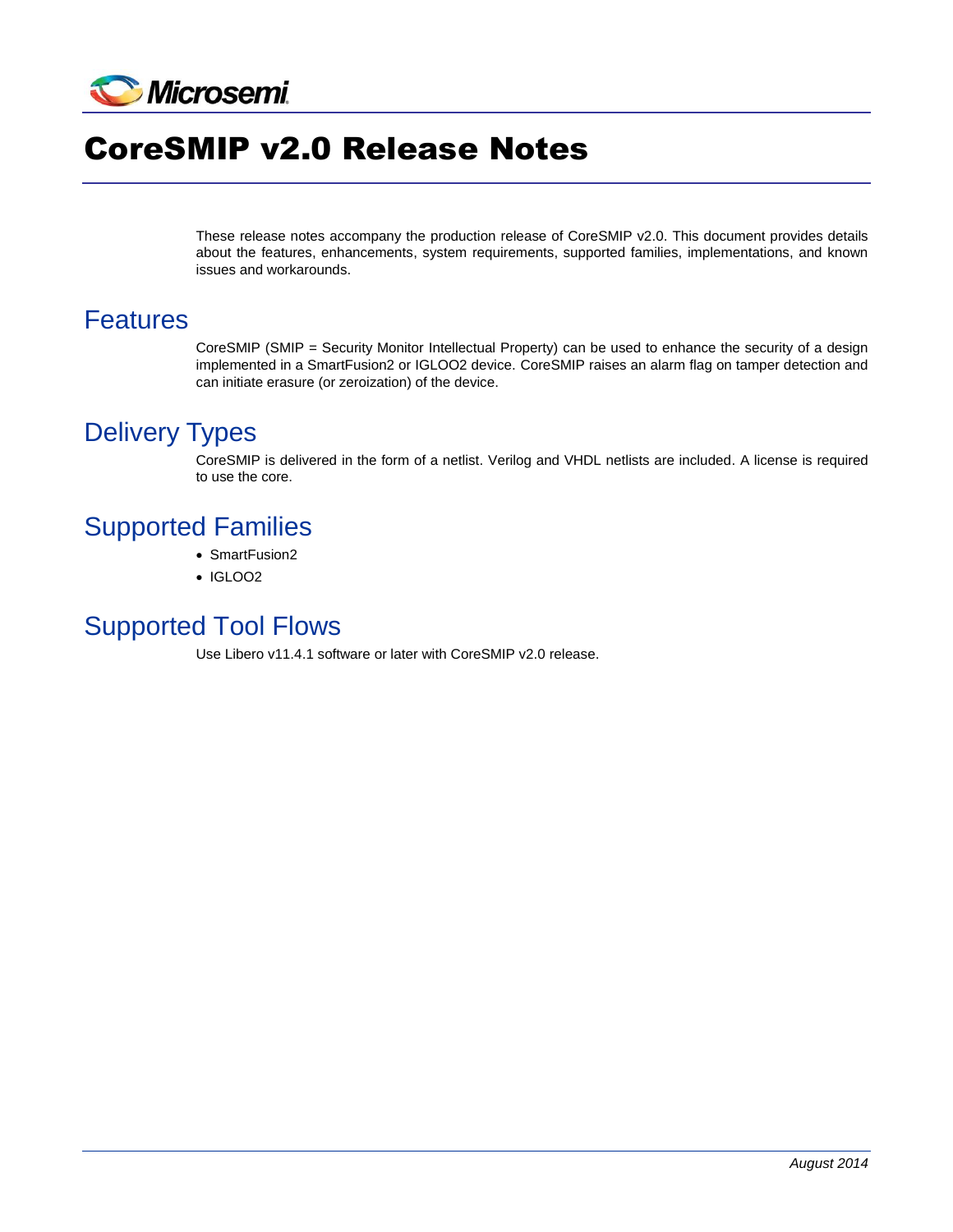

# Installation Instructions

CoreSMIP is available through the Libero SoC IP Catalog. The core can be downloaded from a remote webbased repository to the local vault. Once installed in Libero SoC, the core can be instantiated, configured, connected, and generated using the SmartDesign tool.

# Known Issues and Workarounds

There are no known issues in this release.

# Release History

[Table 1](#page-1-0) provides the release history of CoreSMIP.

| Table 1. Release History of CoreSMIP |  |
|--------------------------------------|--|
|--------------------------------------|--|

<span id="page-1-0"></span>

| Version         | <b>Date</b> | <b>Changes</b>                  |
|-----------------|-------------|---------------------------------|
| $\Omega$<br>Z.U | August 2014 | --<br>First production release. |